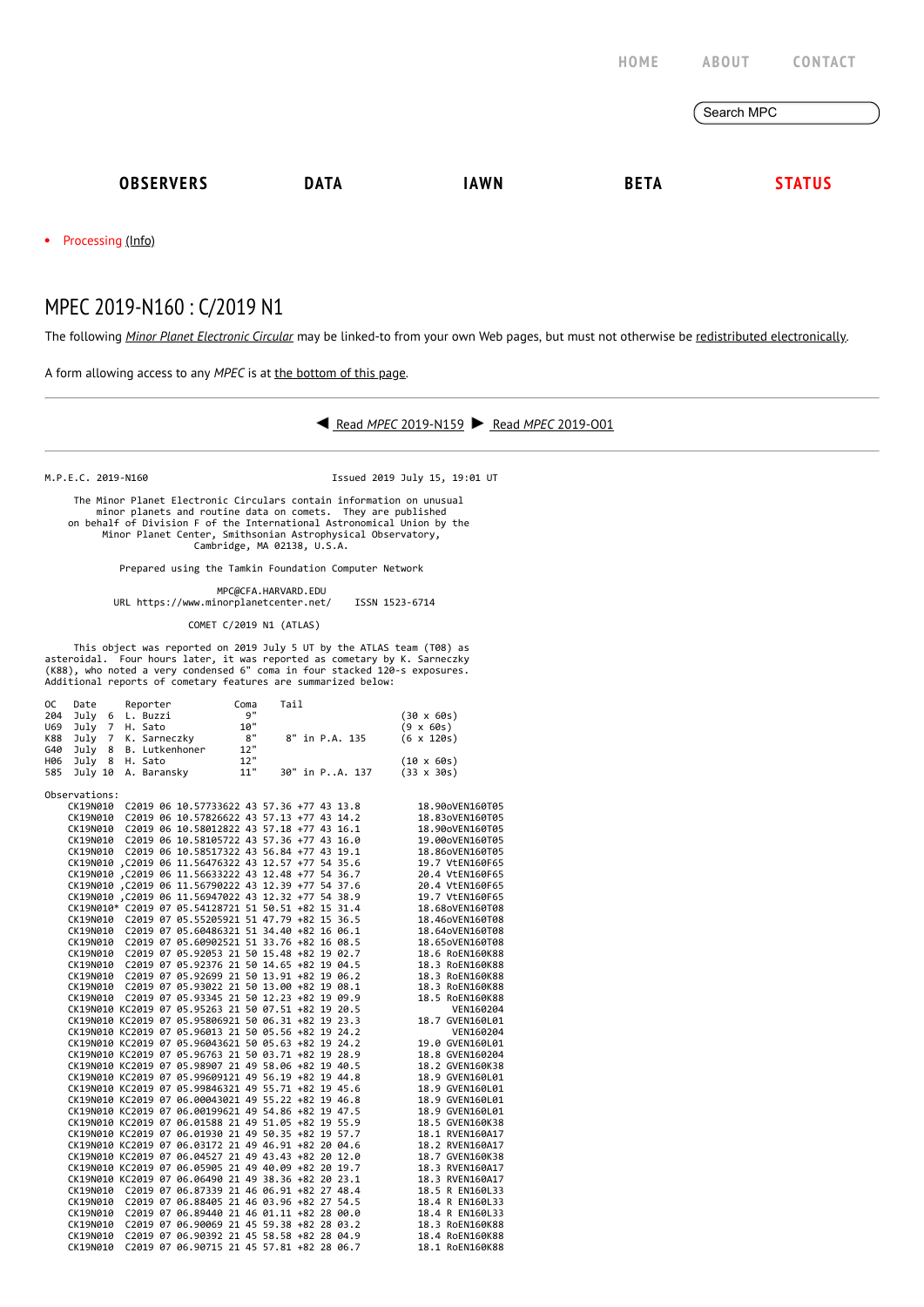| CLIMBRIS C2030 97 66, 1983 21 45 5, 69 462 223 68, 1984 1.<br>CLIMBRIS C2030 97 66, 61886 21 45 5, 69 462 223 61, 6<br>CLIMBRIS C2030 97 66, 61846 21 45 5, 69 462 42 42 5 1, 9<br>CLIMBRIS C2030 97 66, 6286 21 42 5 5, 69 462 31<br>Observer details:<br>104 San Marcello Pistoiese. Observers P. Bacci, M. Maestripieri.<br>Measurers P. Bacci, L. Tesi, G. Fagioli. 0.60-m reflector + CCD.<br>204 Schiaparelli Observatory. Observer L. Buzzi. 0.84-m f/3.5 reflector + CCD.<br>585 Kyiv comet station. Observer A. Baransky. 0.7-m f/4 reflector + CCD.<br>595 Farra d'Isonzo. Observers L. Bittesini, E. Pettarin.<br>Measurer E. Pettarin. 0.40-m f/5.15 reflector + CCD.<br>A17 Guidestar Observatory, Weinheim. Observers M. Emmerich, S. Melchert.<br>0.36-m f/6 Schmidt-Cassegrain + CCD.<br>A77 Observatoire Chante-Perdrix, Dauban. Observers C. Rinner, F. Kugel.<br>Measurer F. Kugel. 0.4-m f/2.8 reflector + CCD.<br>C95 SATINO Remote Observatory, Haute Provence. Observer J. Jahn.<br>0.60-m f/3.2 Newtonian reflector + CCD.<br>F65 Haleakala-Faulkes Telescope North. Observers J. D. Armstrong, S. R. Moss.<br>$2.0-m f/10$ reflector + CCD.<br>G40 Slooh.com Canary Islands Observatory. Observers J. Maes, B. Lutkenhoner,<br>G. Gasparovic, Y. Chen. Measurers J. Maes, B. Lutkenhoner, G. Gasparovic,<br>Y. Chen, G. Y. Gasparovic.  0.5-m f/6.8 Corrected Dall-Kirkham + CCD,<br>0.43-m f/6.8 Corrected Dall-Kirkham + CCD.<br>H06 iTelescope Observatory, Mayhill. Observer H. Sato.<br>$0.43$ -m f/6.8 astrograph + CCD + f/4.5 focal reducer.<br>$T1$ Contro Actronomics Alto Tunio |  |  |  |  |  |  |  |               |  |  |  |  |
|---------------------------------------------------------------------------------------------------------------------------------------------------------------------------------------------------------------------------------------------------------------------------------------------------------------------------------------------------------------------------------------------------------------------------------------------------------------------------------------------------------------------------------------------------------------------------------------------------------------------------------------------------------------------------------------------------------------------------------------------------------------------------------------------------------------------------------------------------------------------------------------------------------------------------------------------------------------------------------------------------------------------------------------------------------------------------------------------------------------------------------------------------------------------------------------------------------------------------------------------------------------------------------------------------------------------------------------------------------------------------------------------------------------------------------------------------------------------------------------------------------------------------------------------------------------------------------------------------------------------|--|--|--|--|--|--|--|---------------|--|--|--|--|
|                                                                                                                                                                                                                                                                                                                                                                                                                                                                                                                                                                                                                                                                                                                                                                                                                                                                                                                                                                                                                                                                                                                                                                                                                                                                                                                                                                                                                                                                                                                                                                                                                     |  |  |  |  |  |  |  |               |  |  |  |  |
|                                                                                                                                                                                                                                                                                                                                                                                                                                                                                                                                                                                                                                                                                                                                                                                                                                                                                                                                                                                                                                                                                                                                                                                                                                                                                                                                                                                                                                                                                                                                                                                                                     |  |  |  |  |  |  |  |               |  |  |  |  |
|                                                                                                                                                                                                                                                                                                                                                                                                                                                                                                                                                                                                                                                                                                                                                                                                                                                                                                                                                                                                                                                                                                                                                                                                                                                                                                                                                                                                                                                                                                                                                                                                                     |  |  |  |  |  |  |  |               |  |  |  |  |
|                                                                                                                                                                                                                                                                                                                                                                                                                                                                                                                                                                                                                                                                                                                                                                                                                                                                                                                                                                                                                                                                                                                                                                                                                                                                                                                                                                                                                                                                                                                                                                                                                     |  |  |  |  |  |  |  |               |  |  |  |  |
|                                                                                                                                                                                                                                                                                                                                                                                                                                                                                                                                                                                                                                                                                                                                                                                                                                                                                                                                                                                                                                                                                                                                                                                                                                                                                                                                                                                                                                                                                                                                                                                                                     |  |  |  |  |  |  |  |               |  |  |  |  |
|                                                                                                                                                                                                                                                                                                                                                                                                                                                                                                                                                                                                                                                                                                                                                                                                                                                                                                                                                                                                                                                                                                                                                                                                                                                                                                                                                                                                                                                                                                                                                                                                                     |  |  |  |  |  |  |  |               |  |  |  |  |
|                                                                                                                                                                                                                                                                                                                                                                                                                                                                                                                                                                                                                                                                                                                                                                                                                                                                                                                                                                                                                                                                                                                                                                                                                                                                                                                                                                                                                                                                                                                                                                                                                     |  |  |  |  |  |  |  |               |  |  |  |  |
|                                                                                                                                                                                                                                                                                                                                                                                                                                                                                                                                                                                                                                                                                                                                                                                                                                                                                                                                                                                                                                                                                                                                                                                                                                                                                                                                                                                                                                                                                                                                                                                                                     |  |  |  |  |  |  |  |               |  |  |  |  |
|                                                                                                                                                                                                                                                                                                                                                                                                                                                                                                                                                                                                                                                                                                                                                                                                                                                                                                                                                                                                                                                                                                                                                                                                                                                                                                                                                                                                                                                                                                                                                                                                                     |  |  |  |  |  |  |  |               |  |  |  |  |
|                                                                                                                                                                                                                                                                                                                                                                                                                                                                                                                                                                                                                                                                                                                                                                                                                                                                                                                                                                                                                                                                                                                                                                                                                                                                                                                                                                                                                                                                                                                                                                                                                     |  |  |  |  |  |  |  |               |  |  |  |  |
|                                                                                                                                                                                                                                                                                                                                                                                                                                                                                                                                                                                                                                                                                                                                                                                                                                                                                                                                                                                                                                                                                                                                                                                                                                                                                                                                                                                                                                                                                                                                                                                                                     |  |  |  |  |  |  |  |               |  |  |  |  |
|                                                                                                                                                                                                                                                                                                                                                                                                                                                                                                                                                                                                                                                                                                                                                                                                                                                                                                                                                                                                                                                                                                                                                                                                                                                                                                                                                                                                                                                                                                                                                                                                                     |  |  |  |  |  |  |  |               |  |  |  |  |
|                                                                                                                                                                                                                                                                                                                                                                                                                                                                                                                                                                                                                                                                                                                                                                                                                                                                                                                                                                                                                                                                                                                                                                                                                                                                                                                                                                                                                                                                                                                                                                                                                     |  |  |  |  |  |  |  |               |  |  |  |  |
|                                                                                                                                                                                                                                                                                                                                                                                                                                                                                                                                                                                                                                                                                                                                                                                                                                                                                                                                                                                                                                                                                                                                                                                                                                                                                                                                                                                                                                                                                                                                                                                                                     |  |  |  |  |  |  |  |               |  |  |  |  |
|                                                                                                                                                                                                                                                                                                                                                                                                                                                                                                                                                                                                                                                                                                                                                                                                                                                                                                                                                                                                                                                                                                                                                                                                                                                                                                                                                                                                                                                                                                                                                                                                                     |  |  |  |  |  |  |  |               |  |  |  |  |
|                                                                                                                                                                                                                                                                                                                                                                                                                                                                                                                                                                                                                                                                                                                                                                                                                                                                                                                                                                                                                                                                                                                                                                                                                                                                                                                                                                                                                                                                                                                                                                                                                     |  |  |  |  |  |  |  |               |  |  |  |  |
|                                                                                                                                                                                                                                                                                                                                                                                                                                                                                                                                                                                                                                                                                                                                                                                                                                                                                                                                                                                                                                                                                                                                                                                                                                                                                                                                                                                                                                                                                                                                                                                                                     |  |  |  |  |  |  |  |               |  |  |  |  |
|                                                                                                                                                                                                                                                                                                                                                                                                                                                                                                                                                                                                                                                                                                                                                                                                                                                                                                                                                                                                                                                                                                                                                                                                                                                                                                                                                                                                                                                                                                                                                                                                                     |  |  |  |  |  |  |  |               |  |  |  |  |
|                                                                                                                                                                                                                                                                                                                                                                                                                                                                                                                                                                                                                                                                                                                                                                                                                                                                                                                                                                                                                                                                                                                                                                                                                                                                                                                                                                                                                                                                                                                                                                                                                     |  |  |  |  |  |  |  |               |  |  |  |  |
|                                                                                                                                                                                                                                                                                                                                                                                                                                                                                                                                                                                                                                                                                                                                                                                                                                                                                                                                                                                                                                                                                                                                                                                                                                                                                                                                                                                                                                                                                                                                                                                                                     |  |  |  |  |  |  |  |               |  |  |  |  |
|                                                                                                                                                                                                                                                                                                                                                                                                                                                                                                                                                                                                                                                                                                                                                                                                                                                                                                                                                                                                                                                                                                                                                                                                                                                                                                                                                                                                                                                                                                                                                                                                                     |  |  |  |  |  |  |  |               |  |  |  |  |
|                                                                                                                                                                                                                                                                                                                                                                                                                                                                                                                                                                                                                                                                                                                                                                                                                                                                                                                                                                                                                                                                                                                                                                                                                                                                                                                                                                                                                                                                                                                                                                                                                     |  |  |  |  |  |  |  |               |  |  |  |  |
|                                                                                                                                                                                                                                                                                                                                                                                                                                                                                                                                                                                                                                                                                                                                                                                                                                                                                                                                                                                                                                                                                                                                                                                                                                                                                                                                                                                                                                                                                                                                                                                                                     |  |  |  |  |  |  |  |               |  |  |  |  |
|                                                                                                                                                                                                                                                                                                                                                                                                                                                                                                                                                                                                                                                                                                                                                                                                                                                                                                                                                                                                                                                                                                                                                                                                                                                                                                                                                                                                                                                                                                                                                                                                                     |  |  |  |  |  |  |  |               |  |  |  |  |
|                                                                                                                                                                                                                                                                                                                                                                                                                                                                                                                                                                                                                                                                                                                                                                                                                                                                                                                                                                                                                                                                                                                                                                                                                                                                                                                                                                                                                                                                                                                                                                                                                     |  |  |  |  |  |  |  |               |  |  |  |  |
|                                                                                                                                                                                                                                                                                                                                                                                                                                                                                                                                                                                                                                                                                                                                                                                                                                                                                                                                                                                                                                                                                                                                                                                                                                                                                                                                                                                                                                                                                                                                                                                                                     |  |  |  |  |  |  |  |               |  |  |  |  |
|                                                                                                                                                                                                                                                                                                                                                                                                                                                                                                                                                                                                                                                                                                                                                                                                                                                                                                                                                                                                                                                                                                                                                                                                                                                                                                                                                                                                                                                                                                                                                                                                                     |  |  |  |  |  |  |  |               |  |  |  |  |
|                                                                                                                                                                                                                                                                                                                                                                                                                                                                                                                                                                                                                                                                                                                                                                                                                                                                                                                                                                                                                                                                                                                                                                                                                                                                                                                                                                                                                                                                                                                                                                                                                     |  |  |  |  |  |  |  |               |  |  |  |  |
|                                                                                                                                                                                                                                                                                                                                                                                                                                                                                                                                                                                                                                                                                                                                                                                                                                                                                                                                                                                                                                                                                                                                                                                                                                                                                                                                                                                                                                                                                                                                                                                                                     |  |  |  |  |  |  |  |               |  |  |  |  |
|                                                                                                                                                                                                                                                                                                                                                                                                                                                                                                                                                                                                                                                                                                                                                                                                                                                                                                                                                                                                                                                                                                                                                                                                                                                                                                                                                                                                                                                                                                                                                                                                                     |  |  |  |  |  |  |  |               |  |  |  |  |
|                                                                                                                                                                                                                                                                                                                                                                                                                                                                                                                                                                                                                                                                                                                                                                                                                                                                                                                                                                                                                                                                                                                                                                                                                                                                                                                                                                                                                                                                                                                                                                                                                     |  |  |  |  |  |  |  |               |  |  |  |  |
|                                                                                                                                                                                                                                                                                                                                                                                                                                                                                                                                                                                                                                                                                                                                                                                                                                                                                                                                                                                                                                                                                                                                                                                                                                                                                                                                                                                                                                                                                                                                                                                                                     |  |  |  |  |  |  |  |               |  |  |  |  |
|                                                                                                                                                                                                                                                                                                                                                                                                                                                                                                                                                                                                                                                                                                                                                                                                                                                                                                                                                                                                                                                                                                                                                                                                                                                                                                                                                                                                                                                                                                                                                                                                                     |  |  |  |  |  |  |  |               |  |  |  |  |
|                                                                                                                                                                                                                                                                                                                                                                                                                                                                                                                                                                                                                                                                                                                                                                                                                                                                                                                                                                                                                                                                                                                                                                                                                                                                                                                                                                                                                                                                                                                                                                                                                     |  |  |  |  |  |  |  |               |  |  |  |  |
|                                                                                                                                                                                                                                                                                                                                                                                                                                                                                                                                                                                                                                                                                                                                                                                                                                                                                                                                                                                                                                                                                                                                                                                                                                                                                                                                                                                                                                                                                                                                                                                                                     |  |  |  |  |  |  |  |               |  |  |  |  |
|                                                                                                                                                                                                                                                                                                                                                                                                                                                                                                                                                                                                                                                                                                                                                                                                                                                                                                                                                                                                                                                                                                                                                                                                                                                                                                                                                                                                                                                                                                                                                                                                                     |  |  |  |  |  |  |  |               |  |  |  |  |
|                                                                                                                                                                                                                                                                                                                                                                                                                                                                                                                                                                                                                                                                                                                                                                                                                                                                                                                                                                                                                                                                                                                                                                                                                                                                                                                                                                                                                                                                                                                                                                                                                     |  |  |  |  |  |  |  |               |  |  |  |  |
|                                                                                                                                                                                                                                                                                                                                                                                                                                                                                                                                                                                                                                                                                                                                                                                                                                                                                                                                                                                                                                                                                                                                                                                                                                                                                                                                                                                                                                                                                                                                                                                                                     |  |  |  |  |  |  |  |               |  |  |  |  |
|                                                                                                                                                                                                                                                                                                                                                                                                                                                                                                                                                                                                                                                                                                                                                                                                                                                                                                                                                                                                                                                                                                                                                                                                                                                                                                                                                                                                                                                                                                                                                                                                                     |  |  |  |  |  |  |  |               |  |  |  |  |
|                                                                                                                                                                                                                                                                                                                                                                                                                                                                                                                                                                                                                                                                                                                                                                                                                                                                                                                                                                                                                                                                                                                                                                                                                                                                                                                                                                                                                                                                                                                                                                                                                     |  |  |  |  |  |  |  |               |  |  |  |  |
|                                                                                                                                                                                                                                                                                                                                                                                                                                                                                                                                                                                                                                                                                                                                                                                                                                                                                                                                                                                                                                                                                                                                                                                                                                                                                                                                                                                                                                                                                                                                                                                                                     |  |  |  |  |  |  |  |               |  |  |  |  |
|                                                                                                                                                                                                                                                                                                                                                                                                                                                                                                                                                                                                                                                                                                                                                                                                                                                                                                                                                                                                                                                                                                                                                                                                                                                                                                                                                                                                                                                                                                                                                                                                                     |  |  |  |  |  |  |  |               |  |  |  |  |
|                                                                                                                                                                                                                                                                                                                                                                                                                                                                                                                                                                                                                                                                                                                                                                                                                                                                                                                                                                                                                                                                                                                                                                                                                                                                                                                                                                                                                                                                                                                                                                                                                     |  |  |  |  |  |  |  |               |  |  |  |  |
|                                                                                                                                                                                                                                                                                                                                                                                                                                                                                                                                                                                                                                                                                                                                                                                                                                                                                                                                                                                                                                                                                                                                                                                                                                                                                                                                                                                                                                                                                                                                                                                                                     |  |  |  |  |  |  |  |               |  |  |  |  |
|                                                                                                                                                                                                                                                                                                                                                                                                                                                                                                                                                                                                                                                                                                                                                                                                                                                                                                                                                                                                                                                                                                                                                                                                                                                                                                                                                                                                                                                                                                                                                                                                                     |  |  |  |  |  |  |  |               |  |  |  |  |
|                                                                                                                                                                                                                                                                                                                                                                                                                                                                                                                                                                                                                                                                                                                                                                                                                                                                                                                                                                                                                                                                                                                                                                                                                                                                                                                                                                                                                                                                                                                                                                                                                     |  |  |  |  |  |  |  |               |  |  |  |  |
|                                                                                                                                                                                                                                                                                                                                                                                                                                                                                                                                                                                                                                                                                                                                                                                                                                                                                                                                                                                                                                                                                                                                                                                                                                                                                                                                                                                                                                                                                                                                                                                                                     |  |  |  |  |  |  |  |               |  |  |  |  |
|                                                                                                                                                                                                                                                                                                                                                                                                                                                                                                                                                                                                                                                                                                                                                                                                                                                                                                                                                                                                                                                                                                                                                                                                                                                                                                                                                                                                                                                                                                                                                                                                                     |  |  |  |  |  |  |  |               |  |  |  |  |
|                                                                                                                                                                                                                                                                                                                                                                                                                                                                                                                                                                                                                                                                                                                                                                                                                                                                                                                                                                                                                                                                                                                                                                                                                                                                                                                                                                                                                                                                                                                                                                                                                     |  |  |  |  |  |  |  |               |  |  |  |  |
|                                                                                                                                                                                                                                                                                                                                                                                                                                                                                                                                                                                                                                                                                                                                                                                                                                                                                                                                                                                                                                                                                                                                                                                                                                                                                                                                                                                                                                                                                                                                                                                                                     |  |  |  |  |  |  |  |               |  |  |  |  |
|                                                                                                                                                                                                                                                                                                                                                                                                                                                                                                                                                                                                                                                                                                                                                                                                                                                                                                                                                                                                                                                                                                                                                                                                                                                                                                                                                                                                                                                                                                                                                                                                                     |  |  |  |  |  |  |  |               |  |  |  |  |
|                                                                                                                                                                                                                                                                                                                                                                                                                                                                                                                                                                                                                                                                                                                                                                                                                                                                                                                                                                                                                                                                                                                                                                                                                                                                                                                                                                                                                                                                                                                                                                                                                     |  |  |  |  |  |  |  |               |  |  |  |  |
|                                                                                                                                                                                                                                                                                                                                                                                                                                                                                                                                                                                                                                                                                                                                                                                                                                                                                                                                                                                                                                                                                                                                                                                                                                                                                                                                                                                                                                                                                                                                                                                                                     |  |  |  |  |  |  |  |               |  |  |  |  |
|                                                                                                                                                                                                                                                                                                                                                                                                                                                                                                                                                                                                                                                                                                                                                                                                                                                                                                                                                                                                                                                                                                                                                                                                                                                                                                                                                                                                                                                                                                                                                                                                                     |  |  |  |  |  |  |  |               |  |  |  |  |
|                                                                                                                                                                                                                                                                                                                                                                                                                                                                                                                                                                                                                                                                                                                                                                                                                                                                                                                                                                                                                                                                                                                                                                                                                                                                                                                                                                                                                                                                                                                                                                                                                     |  |  |  |  |  |  |  |               |  |  |  |  |
|                                                                                                                                                                                                                                                                                                                                                                                                                                                                                                                                                                                                                                                                                                                                                                                                                                                                                                                                                                                                                                                                                                                                                                                                                                                                                                                                                                                                                                                                                                                                                                                                                     |  |  |  |  |  |  |  |               |  |  |  |  |
|                                                                                                                                                                                                                                                                                                                                                                                                                                                                                                                                                                                                                                                                                                                                                                                                                                                                                                                                                                                                                                                                                                                                                                                                                                                                                                                                                                                                                                                                                                                                                                                                                     |  |  |  |  |  |  |  |               |  |  |  |  |
|                                                                                                                                                                                                                                                                                                                                                                                                                                                                                                                                                                                                                                                                                                                                                                                                                                                                                                                                                                                                                                                                                                                                                                                                                                                                                                                                                                                                                                                                                                                                                                                                                     |  |  |  |  |  |  |  |               |  |  |  |  |
|                                                                                                                                                                                                                                                                                                                                                                                                                                                                                                                                                                                                                                                                                                                                                                                                                                                                                                                                                                                                                                                                                                                                                                                                                                                                                                                                                                                                                                                                                                                                                                                                                     |  |  |  |  |  |  |  |               |  |  |  |  |
|                                                                                                                                                                                                                                                                                                                                                                                                                                                                                                                                                                                                                                                                                                                                                                                                                                                                                                                                                                                                                                                                                                                                                                                                                                                                                                                                                                                                                                                                                                                                                                                                                     |  |  |  |  |  |  |  |               |  |  |  |  |
|                                                                                                                                                                                                                                                                                                                                                                                                                                                                                                                                                                                                                                                                                                                                                                                                                                                                                                                                                                                                                                                                                                                                                                                                                                                                                                                                                                                                                                                                                                                                                                                                                     |  |  |  |  |  |  |  |               |  |  |  |  |
|                                                                                                                                                                                                                                                                                                                                                                                                                                                                                                                                                                                                                                                                                                                                                                                                                                                                                                                                                                                                                                                                                                                                                                                                                                                                                                                                                                                                                                                                                                                                                                                                                     |  |  |  |  |  |  |  |               |  |  |  |  |
|                                                                                                                                                                                                                                                                                                                                                                                                                                                                                                                                                                                                                                                                                                                                                                                                                                                                                                                                                                                                                                                                                                                                                                                                                                                                                                                                                                                                                                                                                                                                                                                                                     |  |  |  |  |  |  |  |               |  |  |  |  |
|                                                                                                                                                                                                                                                                                                                                                                                                                                                                                                                                                                                                                                                                                                                                                                                                                                                                                                                                                                                                                                                                                                                                                                                                                                                                                                                                                                                                                                                                                                                                                                                                                     |  |  |  |  |  |  |  |               |  |  |  |  |
|                                                                                                                                                                                                                                                                                                                                                                                                                                                                                                                                                                                                                                                                                                                                                                                                                                                                                                                                                                                                                                                                                                                                                                                                                                                                                                                                                                                                                                                                                                                                                                                                                     |  |  |  |  |  |  |  |               |  |  |  |  |
|                                                                                                                                                                                                                                                                                                                                                                                                                                                                                                                                                                                                                                                                                                                                                                                                                                                                                                                                                                                                                                                                                                                                                                                                                                                                                                                                                                                                                                                                                                                                                                                                                     |  |  |  |  |  |  |  |               |  |  |  |  |
|                                                                                                                                                                                                                                                                                                                                                                                                                                                                                                                                                                                                                                                                                                                                                                                                                                                                                                                                                                                                                                                                                                                                                                                                                                                                                                                                                                                                                                                                                                                                                                                                                     |  |  |  |  |  |  |  |               |  |  |  |  |
|                                                                                                                                                                                                                                                                                                                                                                                                                                                                                                                                                                                                                                                                                                                                                                                                                                                                                                                                                                                                                                                                                                                                                                                                                                                                                                                                                                                                                                                                                                                                                                                                                     |  |  |  |  |  |  |  |               |  |  |  |  |
|                                                                                                                                                                                                                                                                                                                                                                                                                                                                                                                                                                                                                                                                                                                                                                                                                                                                                                                                                                                                                                                                                                                                                                                                                                                                                                                                                                                                                                                                                                                                                                                                                     |  |  |  |  |  |  |  |               |  |  |  |  |
|                                                                                                                                                                                                                                                                                                                                                                                                                                                                                                                                                                                                                                                                                                                                                                                                                                                                                                                                                                                                                                                                                                                                                                                                                                                                                                                                                                                                                                                                                                                                                                                                                     |  |  |  |  |  |  |  |               |  |  |  |  |
|                                                                                                                                                                                                                                                                                                                                                                                                                                                                                                                                                                                                                                                                                                                                                                                                                                                                                                                                                                                                                                                                                                                                                                                                                                                                                                                                                                                                                                                                                                                                                                                                                     |  |  |  |  |  |  |  |               |  |  |  |  |
|                                                                                                                                                                                                                                                                                                                                                                                                                                                                                                                                                                                                                                                                                                                                                                                                                                                                                                                                                                                                                                                                                                                                                                                                                                                                                                                                                                                                                                                                                                                                                                                                                     |  |  |  |  |  |  |  |               |  |  |  |  |
|                                                                                                                                                                                                                                                                                                                                                                                                                                                                                                                                                                                                                                                                                                                                                                                                                                                                                                                                                                                                                                                                                                                                                                                                                                                                                                                                                                                                                                                                                                                                                                                                                     |  |  |  |  |  |  |  |               |  |  |  |  |
|                                                                                                                                                                                                                                                                                                                                                                                                                                                                                                                                                                                                                                                                                                                                                                                                                                                                                                                                                                                                                                                                                                                                                                                                                                                                                                                                                                                                                                                                                                                                                                                                                     |  |  |  |  |  |  |  |               |  |  |  |  |
|                                                                                                                                                                                                                                                                                                                                                                                                                                                                                                                                                                                                                                                                                                                                                                                                                                                                                                                                                                                                                                                                                                                                                                                                                                                                                                                                                                                                                                                                                                                                                                                                                     |  |  |  |  |  |  |  |               |  |  |  |  |
|                                                                                                                                                                                                                                                                                                                                                                                                                                                                                                                                                                                                                                                                                                                                                                                                                                                                                                                                                                                                                                                                                                                                                                                                                                                                                                                                                                                                                                                                                                                                                                                                                     |  |  |  |  |  |  |  |               |  |  |  |  |
|                                                                                                                                                                                                                                                                                                                                                                                                                                                                                                                                                                                                                                                                                                                                                                                                                                                                                                                                                                                                                                                                                                                                                                                                                                                                                                                                                                                                                                                                                                                                                                                                                     |  |  |  |  |  |  |  |               |  |  |  |  |
|                                                                                                                                                                                                                                                                                                                                                                                                                                                                                                                                                                                                                                                                                                                                                                                                                                                                                                                                                                                                                                                                                                                                                                                                                                                                                                                                                                                                                                                                                                                                                                                                                     |  |  |  |  |  |  |  |               |  |  |  |  |
|                                                                                                                                                                                                                                                                                                                                                                                                                                                                                                                                                                                                                                                                                                                                                                                                                                                                                                                                                                                                                                                                                                                                                                                                                                                                                                                                                                                                                                                                                                                                                                                                                     |  |  |  |  |  |  |  |               |  |  |  |  |
|                                                                                                                                                                                                                                                                                                                                                                                                                                                                                                                                                                                                                                                                                                                                                                                                                                                                                                                                                                                                                                                                                                                                                                                                                                                                                                                                                                                                                                                                                                                                                                                                                     |  |  |  |  |  |  |  |               |  |  |  |  |
|                                                                                                                                                                                                                                                                                                                                                                                                                                                                                                                                                                                                                                                                                                                                                                                                                                                                                                                                                                                                                                                                                                                                                                                                                                                                                                                                                                                                                                                                                                                                                                                                                     |  |  |  |  |  |  |  |               |  |  |  |  |
|                                                                                                                                                                                                                                                                                                                                                                                                                                                                                                                                                                                                                                                                                                                                                                                                                                                                                                                                                                                                                                                                                                                                                                                                                                                                                                                                                                                                                                                                                                                                                                                                                     |  |  |  |  |  |  |  |               |  |  |  |  |
|                                                                                                                                                                                                                                                                                                                                                                                                                                                                                                                                                                                                                                                                                                                                                                                                                                                                                                                                                                                                                                                                                                                                                                                                                                                                                                                                                                                                                                                                                                                                                                                                                     |  |  |  |  |  |  |  |               |  |  |  |  |
|                                                                                                                                                                                                                                                                                                                                                                                                                                                                                                                                                                                                                                                                                                                                                                                                                                                                                                                                                                                                                                                                                                                                                                                                                                                                                                                                                                                                                                                                                                                                                                                                                     |  |  |  |  |  |  |  |               |  |  |  |  |
|                                                                                                                                                                                                                                                                                                                                                                                                                                                                                                                                                                                                                                                                                                                                                                                                                                                                                                                                                                                                                                                                                                                                                                                                                                                                                                                                                                                                                                                                                                                                                                                                                     |  |  |  |  |  |  |  |               |  |  |  |  |
|                                                                                                                                                                                                                                                                                                                                                                                                                                                                                                                                                                                                                                                                                                                                                                                                                                                                                                                                                                                                                                                                                                                                                                                                                                                                                                                                                                                                                                                                                                                                                                                                                     |  |  |  |  |  |  |  |               |  |  |  |  |
|                                                                                                                                                                                                                                                                                                                                                                                                                                                                                                                                                                                                                                                                                                                                                                                                                                                                                                                                                                                                                                                                                                                                                                                                                                                                                                                                                                                                                                                                                                                                                                                                                     |  |  |  |  |  |  |  |               |  |  |  |  |
|                                                                                                                                                                                                                                                                                                                                                                                                                                                                                                                                                                                                                                                                                                                                                                                                                                                                                                                                                                                                                                                                                                                                                                                                                                                                                                                                                                                                                                                                                                                                                                                                                     |  |  |  |  |  |  |  |               |  |  |  |  |
|                                                                                                                                                                                                                                                                                                                                                                                                                                                                                                                                                                                                                                                                                                                                                                                                                                                                                                                                                                                                                                                                                                                                                                                                                                                                                                                                                                                                                                                                                                                                                                                                                     |  |  |  |  |  |  |  |               |  |  |  |  |
|                                                                                                                                                                                                                                                                                                                                                                                                                                                                                                                                                                                                                                                                                                                                                                                                                                                                                                                                                                                                                                                                                                                                                                                                                                                                                                                                                                                                                                                                                                                                                                                                                     |  |  |  |  |  |  |  |               |  |  |  |  |
|                                                                                                                                                                                                                                                                                                                                                                                                                                                                                                                                                                                                                                                                                                                                                                                                                                                                                                                                                                                                                                                                                                                                                                                                                                                                                                                                                                                                                                                                                                                                                                                                                     |  |  |  |  |  |  |  |               |  |  |  |  |
|                                                                                                                                                                                                                                                                                                                                                                                                                                                                                                                                                                                                                                                                                                                                                                                                                                                                                                                                                                                                                                                                                                                                                                                                                                                                                                                                                                                                                                                                                                                                                                                                                     |  |  |  |  |  |  |  |               |  |  |  |  |
|                                                                                                                                                                                                                                                                                                                                                                                                                                                                                                                                                                                                                                                                                                                                                                                                                                                                                                                                                                                                                                                                                                                                                                                                                                                                                                                                                                                                                                                                                                                                                                                                                     |  |  |  |  |  |  |  |               |  |  |  |  |
|                                                                                                                                                                                                                                                                                                                                                                                                                                                                                                                                                                                                                                                                                                                                                                                                                                                                                                                                                                                                                                                                                                                                                                                                                                                                                                                                                                                                                                                                                                                                                                                                                     |  |  |  |  |  |  |  |               |  |  |  |  |
| $\frac{1}{2}$                                                                                                                                                                                                                                                                                                                                                                                                                                                                                                                                                                                                                                                                                                                                                                                                                                                                                                                                                                                                                                                                                                                                                                                                                                                                                                                                                                                                                                                                                                                                                                                                       |  |  |  |  |  |  |  | $\frac{1}{2}$ |  |  |  |  |

- 0.43-m f/6.8 astrograph + CCD + f/4.5 focal reducer.<br>157 Centro Astronomico Alto Turia, Valencia. Observers A. Carreno, E. Arce,<br>L. Rivas. Measurers V. Mas, G. Fornas, S. Crespo, P. Rosillo.<br>0.40-m f/10 Schmidt-Cassegrain
- K38 M57 Observatory, Saltrio. Observer G. Baj. 0.3-m f/5.5 Ritchey-Chretien + CCD.
- 
- 
- 
- 
- 
- 
- [K63 G. Pascoli Observatory, Castelvecchio Pascoli.](http://k63.altervista.org/) Observer R. Bacci.<br>
06.41-m f/3.2 Newtonin reflector + CCD.<br>
088 GINOP-KHK, Piszkesteto. Observer K. Sarneczky. 0.60-m Schmidt + CCD.<br>
1.0-m f/2.9 reflector + CCD.<br>
1.0-m
-